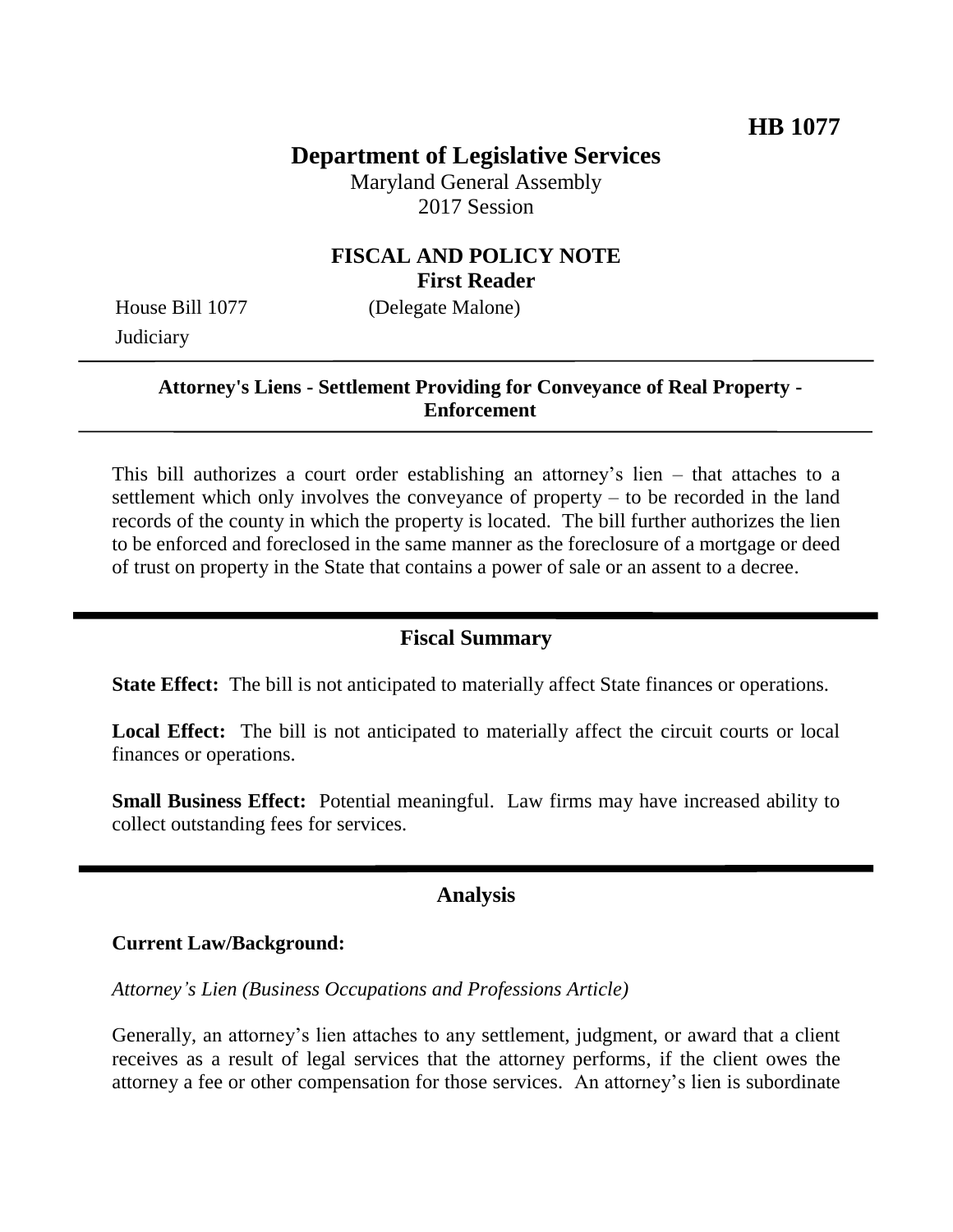only to (1) a prior lien for wages due to an employee of the client for work related to the settlement, judgment, or award or (2) a lien for taxes that the client owes the State. An attorney may retain property that is subject to a lien, and may bring an action in court for execution under the lien, but must do so in accordance with the Maryland Rules.

## *Attorney's Lien (Maryland Rules)*

Under the Maryland Rules, an attorney who holds a lien under the Business Occupations and Professions Article may assert the lien by serving a written notice, by certified mail or by personal delivery to the client and each person against whom the lien is to be enforced. The notice must (1) claim the lien; (2) state the attorney's interest in the action, proceeding, settlement, judgment, or award; and (3) inform the client or other person to hold any money payable to the client, or property that would pass to the client, related to the action, proceeding, settlement, judgment, or award.

If an action related to the lien has been filed in a circuit court, on motion by the attorney, the attorney's client, or any person who has received notice, the court must adjudicate the rights of the parties in relation to the lien. If an action related to the lien has not been filed, the attorney, the attorney's client, or any person who has received a notice may file a complaint with a circuit court to adjudicate the rights of the parties in relation to the lien.

# *Foreclosure of a Mortgage or Deed of Trust*

"Record owner" means the person holding record title to property as of the later of (1) 30 days before the day on which a foreclosure sale of the property is actually held and (2) the date on which an action to foreclose the mortgage or deed of trust is filed.

The person authorized to make a sale in an action to foreclose a mortgage or deed of trust is required to give written notice of the proposed sale to the record owner of the property. The written notice must be sent by certified mail, postage prepaid, return receipt requested, as well as by first-class mail, to the record owner not earlier than 30 days and not later than 10 days before the date of sale. The notice must state the time, place, and terms of the sale.

The person sending the notice is required to file, with the documents submitted to the court, a return receipt for the notice, or an affidavit that the notice was sent or that the address of the record owner could not reasonably be found. In the event a sale is postponed, which may be done at the discretion of the trustee, no new or additional notice is required.

The right of a record owner to file an action for the failure to provide the required notice expires three years after the date of the order ratifying the foreclosure sale.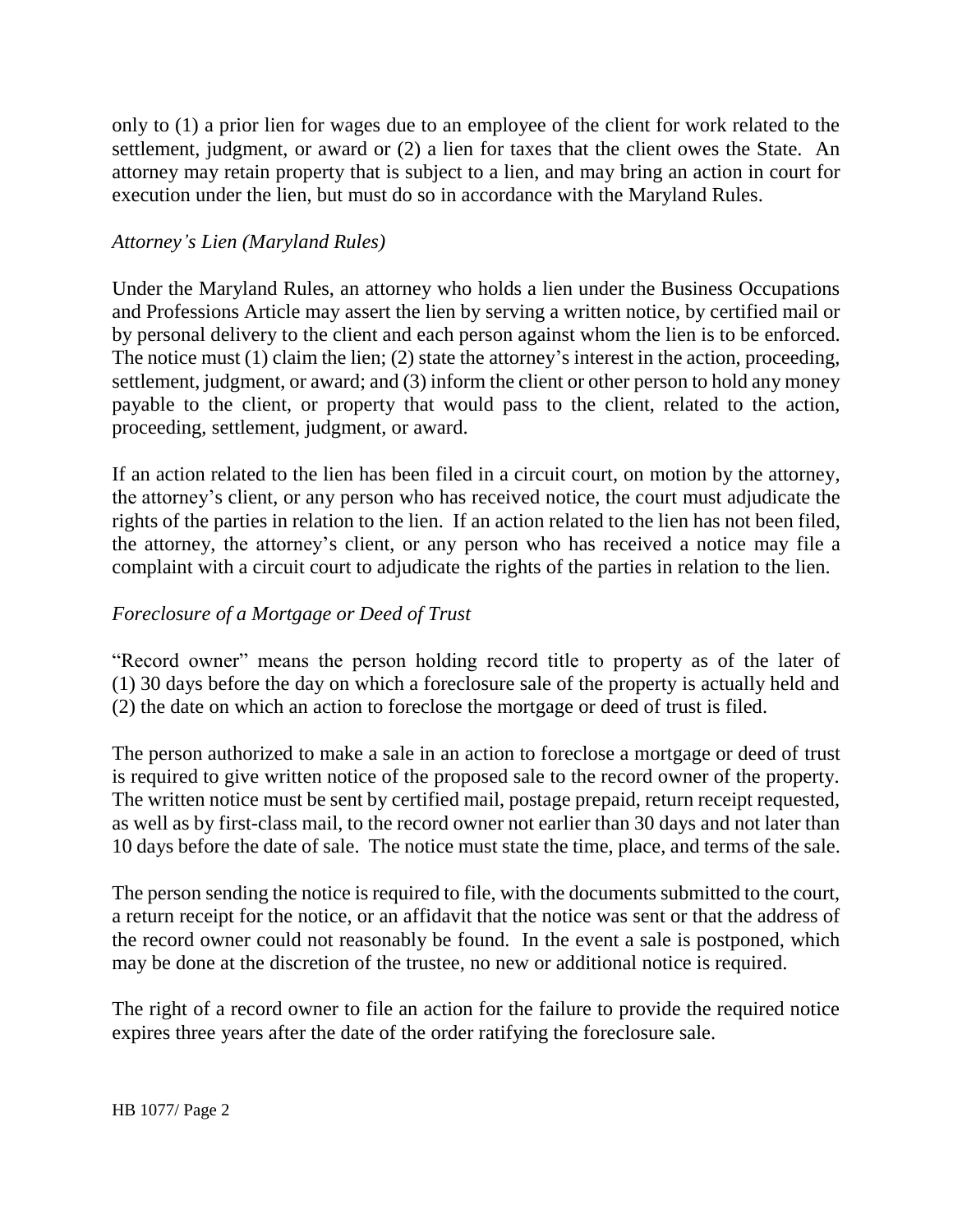Generally, notice of the time, place, and terms of a foreclosure sale must be published in a newspaper of general circulation in the county where the action is pending at least once a week for three successive weeks. The first publication of the notice must be more than 15 days before the sale, and the last publication must be within one week of the sale.

#### *Foreclosure of Residential Property*

Except under specified circumstances, to foreclose on residential property in Maryland, the secured party must first send a notice of intent to foreclose (NOI) to the mortgagor or grantor and the record owner, then file and serve an order to docket (OTD) or a complaint to foreclose. Whether an OTD is appropriate, or a complaint to foreclose, is based on the lien instrument held by the secured party. An action to foreclose a mortgage or deed of trust may not be filed until the later of 90 days after a default in a condition on which the mortgage or deed of trust specifies that a sale may be made, or 45 days after an NOI and accompanying loss mitigation application are sent. An OTD or complaint to foreclose must be filed with the circuit court, and a copy must be served on the mortgagor or grantor. An OTD or a complaint to foreclose must include, if applicable, the license number of both the mortgage originator and the mortgage lender. The OTD or complaint to foreclose must also contain an affidavit stating the date and nature of the default and, if applicable, that the NOI was sent and that the contents of the NOI were accurate at the time it was sent.

If the residential property is not owner occupied, a foreclosure sale may not occur until at least 45 days after specified notice is given. If the residential property is owner-occupied, and foreclosure mediation is not held, a foreclosure sale may not occur until the later of (1) at least 45 days after providing specified notice that includes a final loss mitigation affidavit or (2) at least 30 days after a final loss mitigation affidavit is mailed. Finally, if the residential property is owner-occupied residential property and postfile mediation is requested, a foreclosure sale may not occur until at least 15 days after the date the postfile mediation is held or, if no postfile mediation is held, the date the Office of Administrative Hearings files its report with the court.

## *Maryland Contract Lien Act*

The bill authorizes a process for attorney's liens similar to what currently exists for liens filed under the Maryland Contract Lien Act (MCLA). Generally, under MCLA, a person seeking to create a lien as a result of a breach of contract must give written notice, within two years of the breach, to the person whose property is subject to the lien. Within 30 days after service of the notice, the person served may file a complaint in circuit court to determine whether probable cause exists to establish a lien. If the court orders a lien or the property owner fails to file a complaint, the person seeking to create a lien may file a statement of lien in the land records.